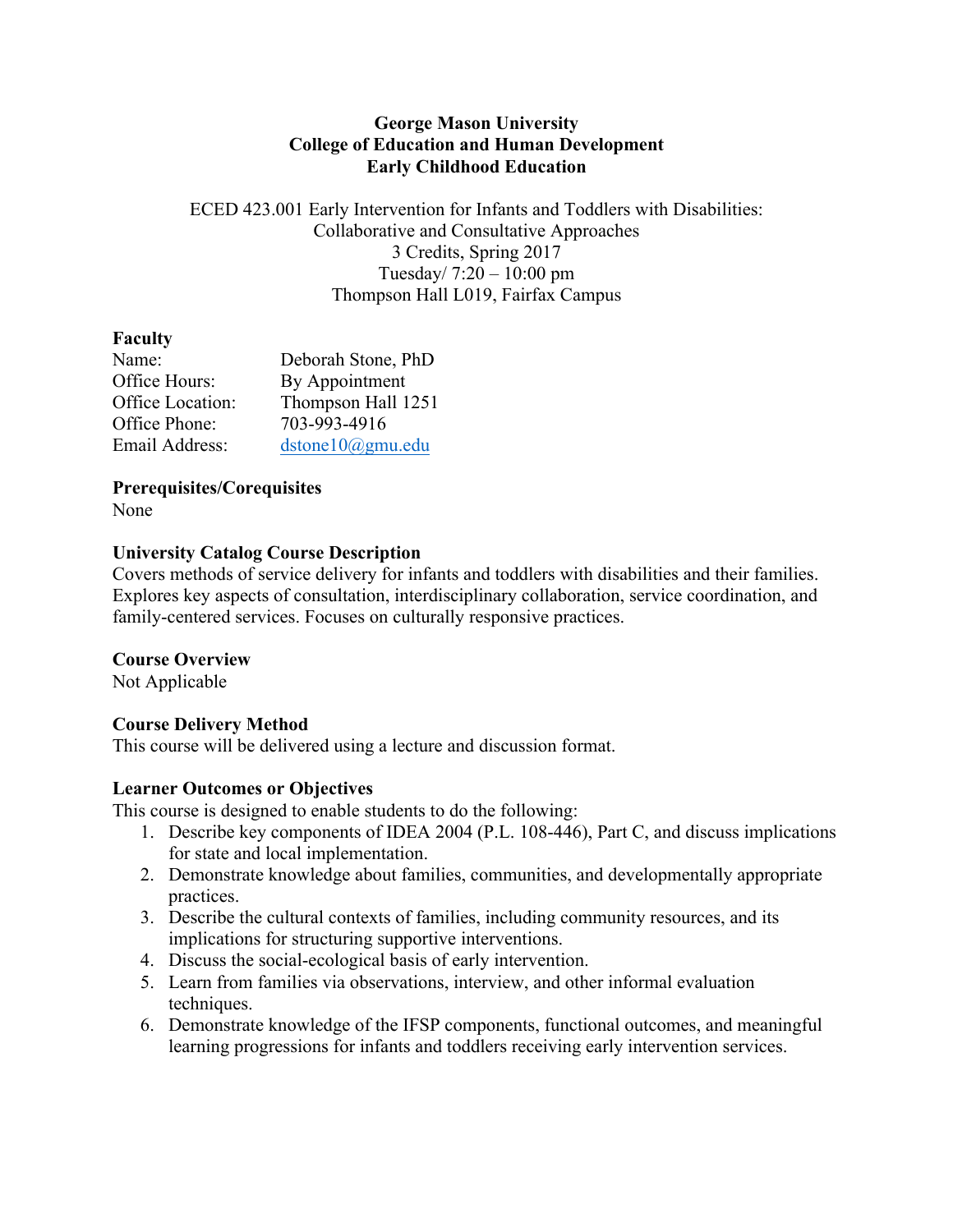- 7. Demonstrate knowledge and understanding of the home visit structure and process to provide early intervention services to infants and toddlers with identified developmental needs.
- 8. Describe integration of children having disabilities with peers who are typically developing.
- 9. Explain skills needed for consultation with families, therapists, and other early childhood educators.
- 10. Describe effective service coordination, interagency coordination, and transition from Part C services.
- 11. Identify key concepts in infant mental health and the role of early intervention in supporting infant mental health.
- 12. Analyze key issues and controversies confronting early intervention today.

### **Professional Standards (Council of Exceptional Children and National Association for the Education of Young Children)**

Upon completion of this course, students will have met the following professional standards: Not Applicable

# **Required Texts**

- American Psychological Association. (2010). *Publication manual of the American Psychological Association (6th ed.).* Washington, DC: Author.
- Pletcher, L. C., & Younggren, N. O. (2013). *The early intervention workbook: Essential practices for quality services.* Baltimore, MD: Brookes. ISBN: 978-1-59857-224-7
- Center for Social Emotional Foundations on Early Learning [CSEFEL] (n. d.). *Research synthesis: Infant mental health and early care and education providers.* Retrieved from http://csefel.vanderbilt.edu/documents/rs\_infant\_mental\_health.pdf

# **Recommended Chapters**

Peterson, S. M. (2013). Readiness to change: Effective implementation processes for meeting people where they are. In T. Halle, A. Metz, & I. Martinez-Beck (Eds.), *Applying implementation science in early childhood programs and systems (pp. 43-64).* Baltimore, MD: Brookes. ISBN 978-1-59857-282-7

# **Recommended Texts**

Ensher, G. L., & Clark, D. A. (2011). *Relationship-centered practices in early childhood: Working with families, infants, and young children at risk.* Baltimore, MD: Brookes. ISBN 978-1-59857-059-5

# **Online Resources**

- Centers for Disease Control and Prevention's (CDC) *Learn the Signs: Act Early*: http://www.cdc.gov/ncbddd/actearly/index.html
- Division of Early Childhood (DEC): http://www.dec-sped.org/
- Early Childhood Technical Assistance Center (ECTA): http://ectacenter.org/
- National Dissemination Center for Children with Disabilities (NICHCY): http://nichcy.org/
- Individuals with Disabilities Education Act (IDEA, 2004), Part C at http://idea.ed.gov/partc/search/new or http://www.copyright.gov/legislation/pl108-446.pdf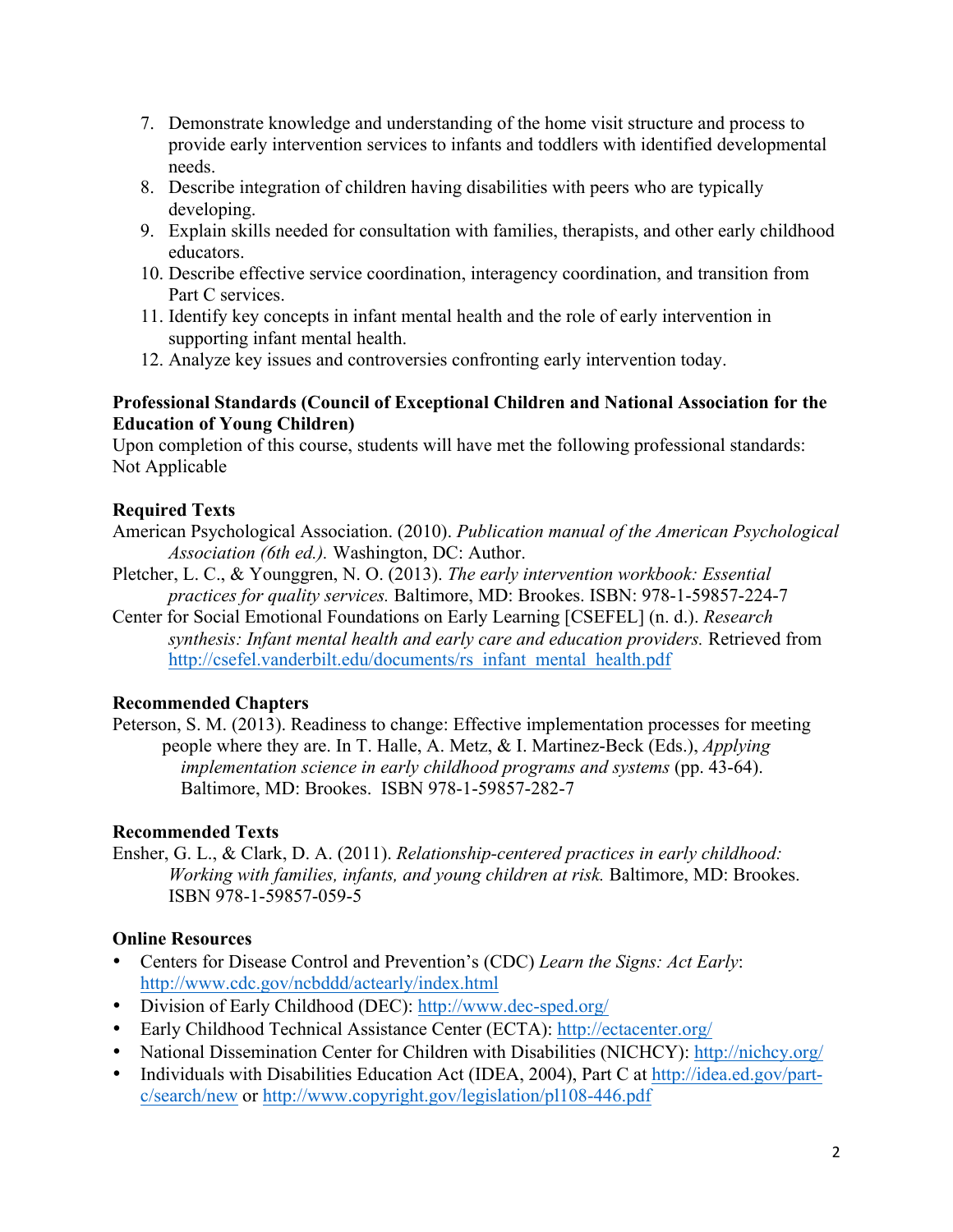- Virginia Individualized Family Service Plan (IFSP): http://www.infantva.org/pr-IFSP.htm
- Zero to Three (ZTT): http://zerotothree.org

#### **Course Performance Evaluation**

Students are expected to submit all assignments on time in the manner outlined by the instructor (e.g., Blackboard, Tk20, hard copy).

| <b>Assignments</b>                                     | <b>Due Dates</b> | <b>Points</b> |
|--------------------------------------------------------|------------------|---------------|
| Attendance & Participation                             | Ongoing          | 15            |
| <b>Infant Toddler Core Competencies Modules</b>        |                  |               |
| Certificates of Completion for Courses 3 and 4         | February 14      | 10            |
| <b>Infant Development Resource</b>                     | February 28      | 20            |
| Research Paper: Working with Diverse Families in Early | March 21         | 25            |
| Intervention                                           |                  |               |
| Individualized Family Service Plan (IFSP) Development  |                  |               |
| Part 1: IFSP                                           | April 18         | 10            |
| Part 2: Intervention Plan                              | May 2            | 20            |
| <b>TOTAL</b>                                           |                  | 100           |

### • **Assignments and/or Examinations**

# **Infant Toddler Core Competencies Modules (10 points, 5 points each course) Complete Courses 3 and 4 on http://www.eitraining.vcu.edu**

The Infant and Toddler Connection (ITC) of Virginia offers an early intervention certification through six modules that are aligned with the Infant and Toddler Core Competencies for the state. For this class, students are required to complete and pass the modules on *Service Pathways (Course 3)* and *Practitioner Requirements (Course 4)*. Students must submit a certificate of completion for each module to earn points for this assignment. Students will be required to complete the other modules during the infant toddler internship, but are welcome to complete them at any time prior to internship. It is the student's responsibility to keep all certificates of completion to submit with the infant-toddler internship documentation.

#### **Infant Development Resource (20 points)**

The purpose of this assignment is to ensure all students have basic knowledge and understanding of early development. This information will be used to guide IFSP development and to create developmentally appropriate intervention strategies. Students will summarize typical development in one developmental domain (cognitive, language, gross motor, fine motor, socialemotional) for birth to three year olds. Students will prepare a resource that describes typical characteristics and skills in the one domain (cognitive, language, gross motor, fine motor, socialemotional) in the following developmental ranges:

- Birth to 6 months
- 7 to 12 months
- 13 to 18 months
- 19 to 24 months
- 25 to 36 months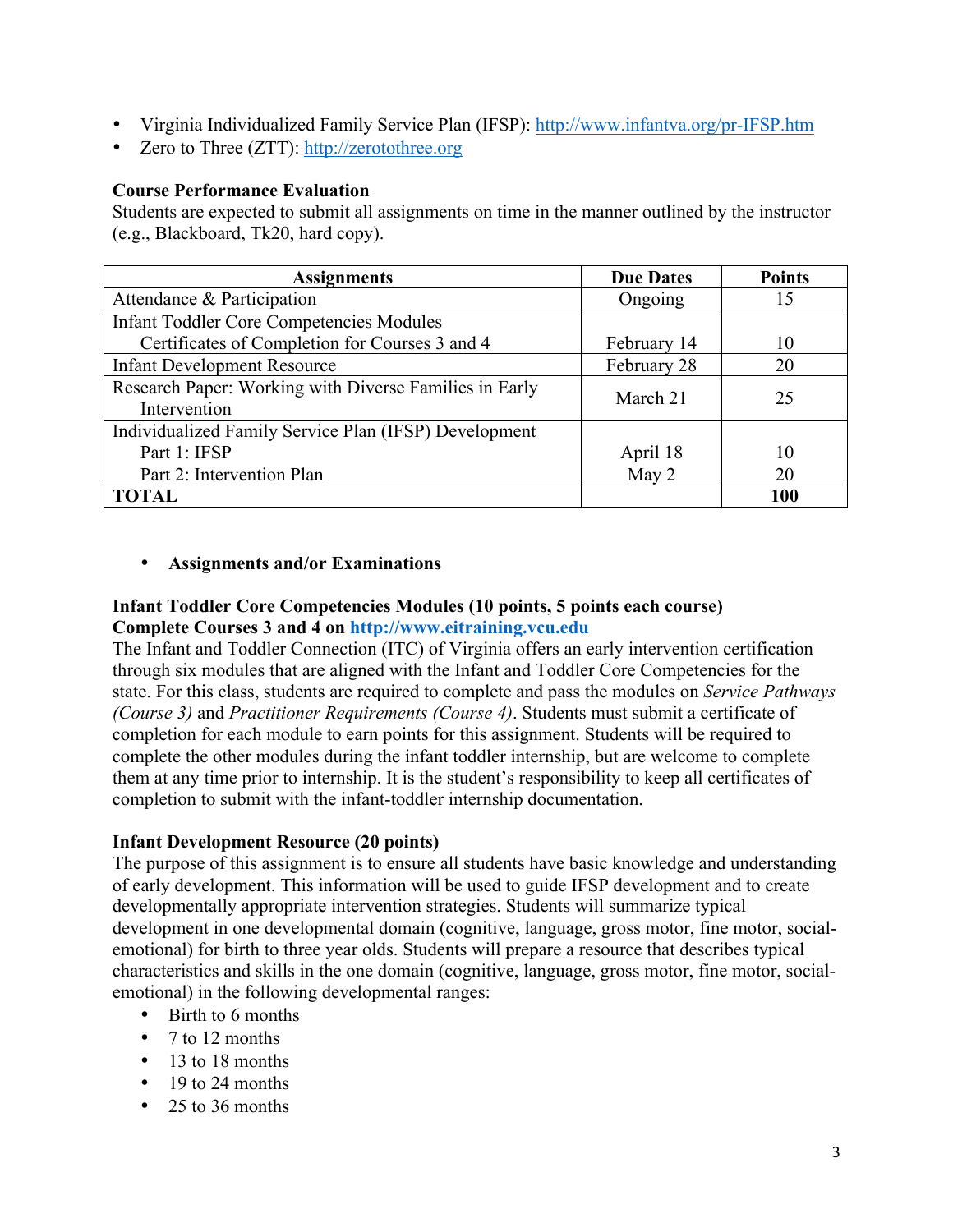Students may use the template provided on Blackboard to organize their resource. Students are encouraged to use recommended readings and online resources to support this work, remembering that they must list all supporting references in APA format in the Resource.

#### **Individualized Family Service Plan (IFSP) Development (30 points)**

This is a two-part assignment. The purpose of this assignment is to develop an IFSP for a young child eligible for early intervention services and his/her family. Students will be given a case study to develop the IFSP. In addition, students will submit an intervention plan to implement one IFSP goal.

*Part 1:* Working in small groups of three to four, students will develop an IFSP for the assigned case-study. The IFSP will include the following (see Pletcher & Younggren, 2013, and http://idea.ed.gov):

- Child and family information
- Child and family activities
- Family identified priorities and concerns
- Team assessment narrative
- Outcomes of early intervention (include appropriate service coordination short-term goals and develop two additional outcomes, including long-term functional goal, learning opportunities, short-term goals, and interventions)
- Service needs to achieve early intervention outcomes

*Part 2:* Students will use what they learned about the child while developing the IFSP to develop a written intervention plan for the child within the context of the family's identified priorities and concerns. Through the use of intervention strategies and tools, students will write an intervention plan that positively influences the child and family that will include the following:

- Written intervention plan using the provided template; and
- Rationale as to how the intervention strategies and tools address the selected outcome of early intervention and reflect the child's strengths, areas of needs, and family concerns and priorities.

Students will cite current research from the course textbooks, class discussions and handouts, and/or other relevant sources to support their conclusions and assertions. Students will use in-text citations and include a reference list per APA style guidelines.

#### **Research Paper: Working with Diverse Families in Early Intervention (25 points)**

The purpose of this assignment is to provide students with an opportunity to learn how to work with families and include them in the early intervention process.

Students will write a five to seven page, double-spaced paper that provides a summary of the current research in addressing and meeting the needs of diverse families receiving early intervention services. Papers will cover an overview of how to identify family needs, priorities, and concerns in early intervention; how to build relationships with families in early intervention; and how to provide services that meet the needs of the culturally and linguistically diverse families.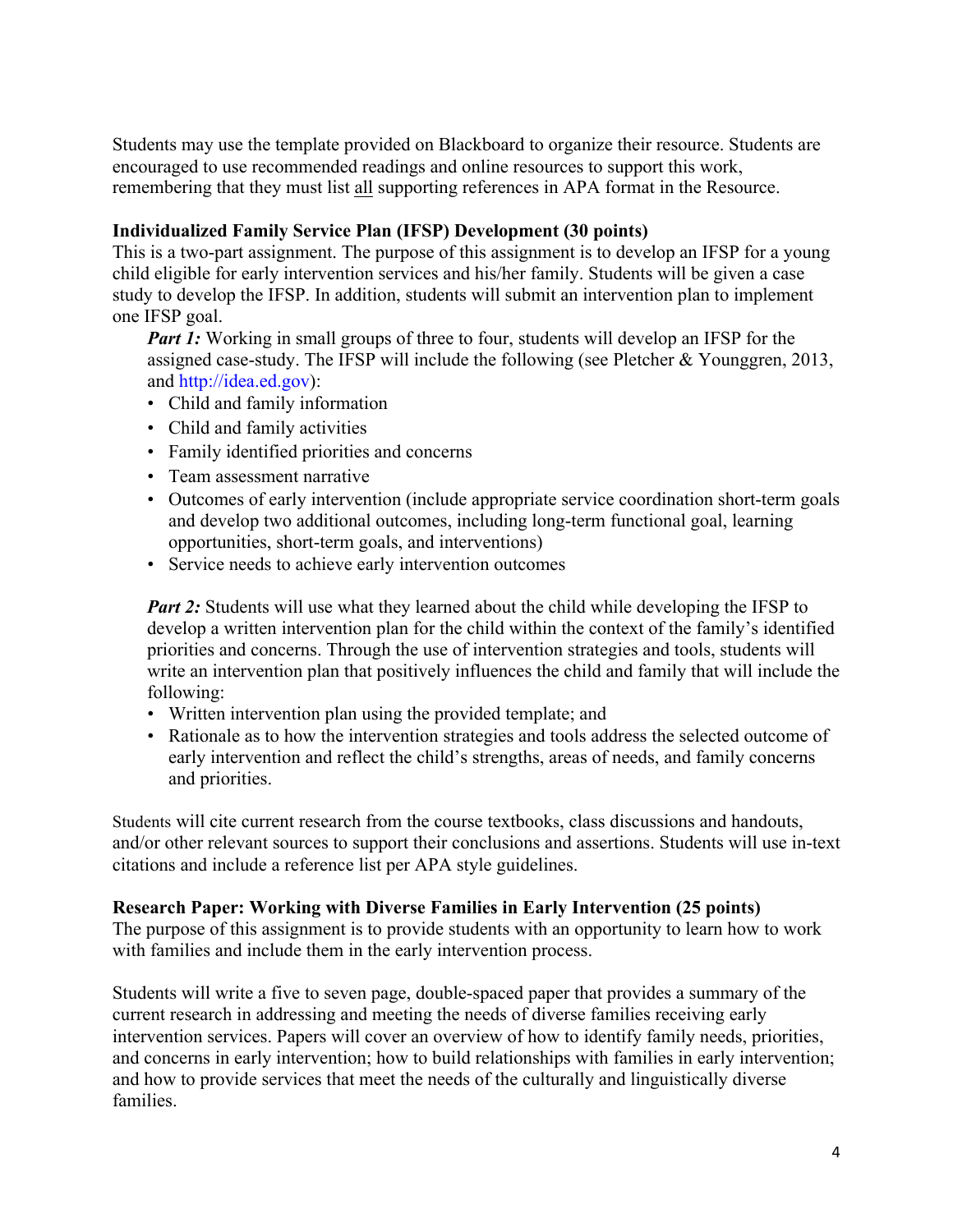Students will cite current research from the course textbooks, class discussions and handouts, and/or other relevant sources to support their conclusions and assertions. Students will use in-text citations and include a reference list per APA style guidelines.

# • **Other Requirements**

# **Attendance and Participation (15 points)**

Because active participation and engagement are imperative for optimal learning, preparation for and participation in in-class activities will be evaluated based on the following criteria:

- Students attend class, arrive on time, and stay for the entire class period.
- Students complete readings and prepare for class activities prior to class as is evidenced by their ability to discuss and write about the concepts presented and examined in the texts as well as participate fully in related activities.
- Students are actively involved in in-class and online learning experiences as is evidenced by (1) participating in all activities, (2) engaging in small- and large-group discussions, (3) completing written work related to the activities, and (4) supporting the participation and learning of classmates.
- Students show evidence of critical reflective thinking through in-class and online discussions, activities, and written reflections.

# **Written Assignments**

All formal written assignments will be evaluated for content and presentation. The American Psychological Association, Sixth Edition (APA) style will be followed for all written work. All written work unless otherwise noted must be completed on a word processor and should be proofread carefully. (Use spell check!) If students are not confident of their own ability to catch errors, they should have another person proofread their work. When in doubt, they should check the APA manual. Portions of the APA manual appear at the Style Manuals link on the Mason library web at http://infoguides.gmu.edu/content.php?pid=39979. Students may consult the Writing Center for additional writing support.

Students will do the following:

- 1. Present ideas in a clear, concise, and organized manner. (Avoid wordiness and redundancy.)
- 2. Develop points coherently, definitively, and thoroughly.
- 3. Refer to appropriate authorities, studies, and examples to document where appropriate. (Avoid meaningless generalizations, unwarranted assumptions, and unsupported opinions.)
- 4. Use correct capitalization, punctuation, spelling, and grammar.

Type the paper with double spacing, indented paragraphs, 1-inch margins all around, and 12 point Times New Roman font.

# • **Grading**

 $A = 95 - 100$   $A = 90 - 94$   $B = 87 - 89$   $B = 83 - 86$   $B = 80 - 82$   $C = 70 - 79$  $D = 60 - 69$  F = < 60

All CEHD undergraduate and graduate students are held to the university grading policies as described in the Academic Policies section of the current catalog, which can be accessed at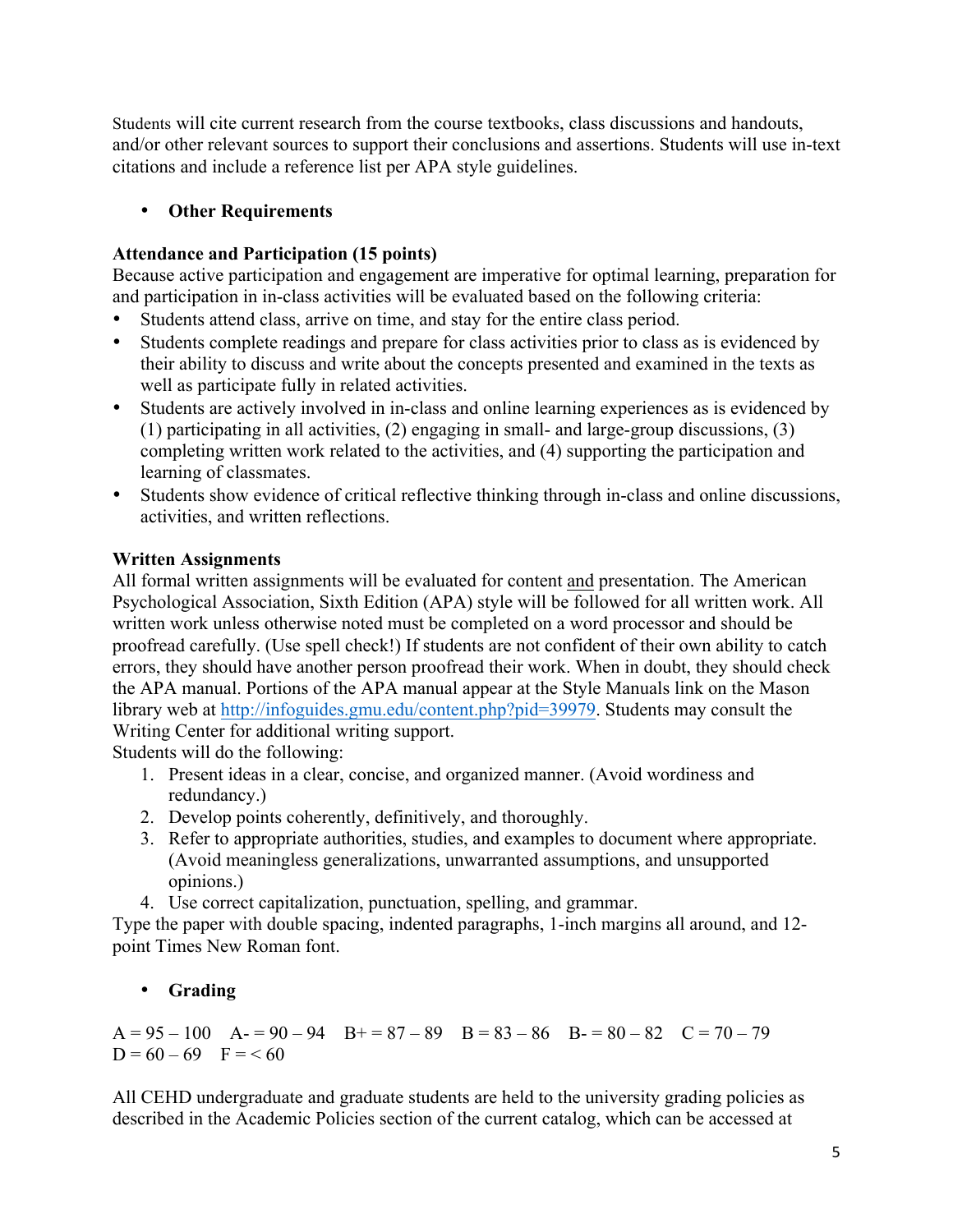http://catalog.gmu.edu. Those students enrolled in a CEHD Licensure Graduate Certificate program, however, must earn a B- or better in all licensure coursework. A degree-seeking graduate student will be dismissed after accumulating grades of F in two courses or 9 credits of unsatisfactory grades (C or F) in graduate courses. A 3.0 grade point average is required for completion of the graduate degree.

#### **Professional Dispositions**

Students are expected to exhibit professional behaviors and dispositions at all times.

### **Class Schedule**

| <b>Class</b> | <b>Topics</b>                                                                                                                                             | <b>Assignments &amp; Readings Due</b>                                                                                                                                       |
|--------------|-----------------------------------------------------------------------------------------------------------------------------------------------------------|-----------------------------------------------------------------------------------------------------------------------------------------------------------------------------|
| January 24   | Introductions<br>Syllabus<br>Assignments<br>Introduction to Early Intervention                                                                            | Readings<br>Pletcher & Younggren:<br>Foreward, Introduction, Ch 1                                                                                                           |
| January 31   | Reviewing Legislation<br>IDEA, key components<br>Part C                                                                                                   | Readings<br>Pletcher & Younggren: Ch 2<br>Recommended<br>Ensher & Clark: Ch 1                                                                                               |
| February 7   | Early Intervention Policies Principles                                                                                                                    | Readings<br>Pletcher & Younggren: Ch 3<br><b>NAEYC</b> Developmentally<br><b>Appropriate Practice Position</b><br>Statement (see BB)<br>Recommended<br>Ensher & Clark: Ch 6 |
| February 14  | <b>Families and Cultures</b><br>■ Family Systems Theory<br>■ Ecological Theory<br>• Cultural Reciprocity Process<br><b>Family and Community Resources</b> | Readings<br>Pletcher & Younggren: Ch 2<br>Recommended<br>Ensher & Clark: Ch 2, 4<br><b>DUE: ITC Core Competencies</b><br>Modules 3, 4                                       |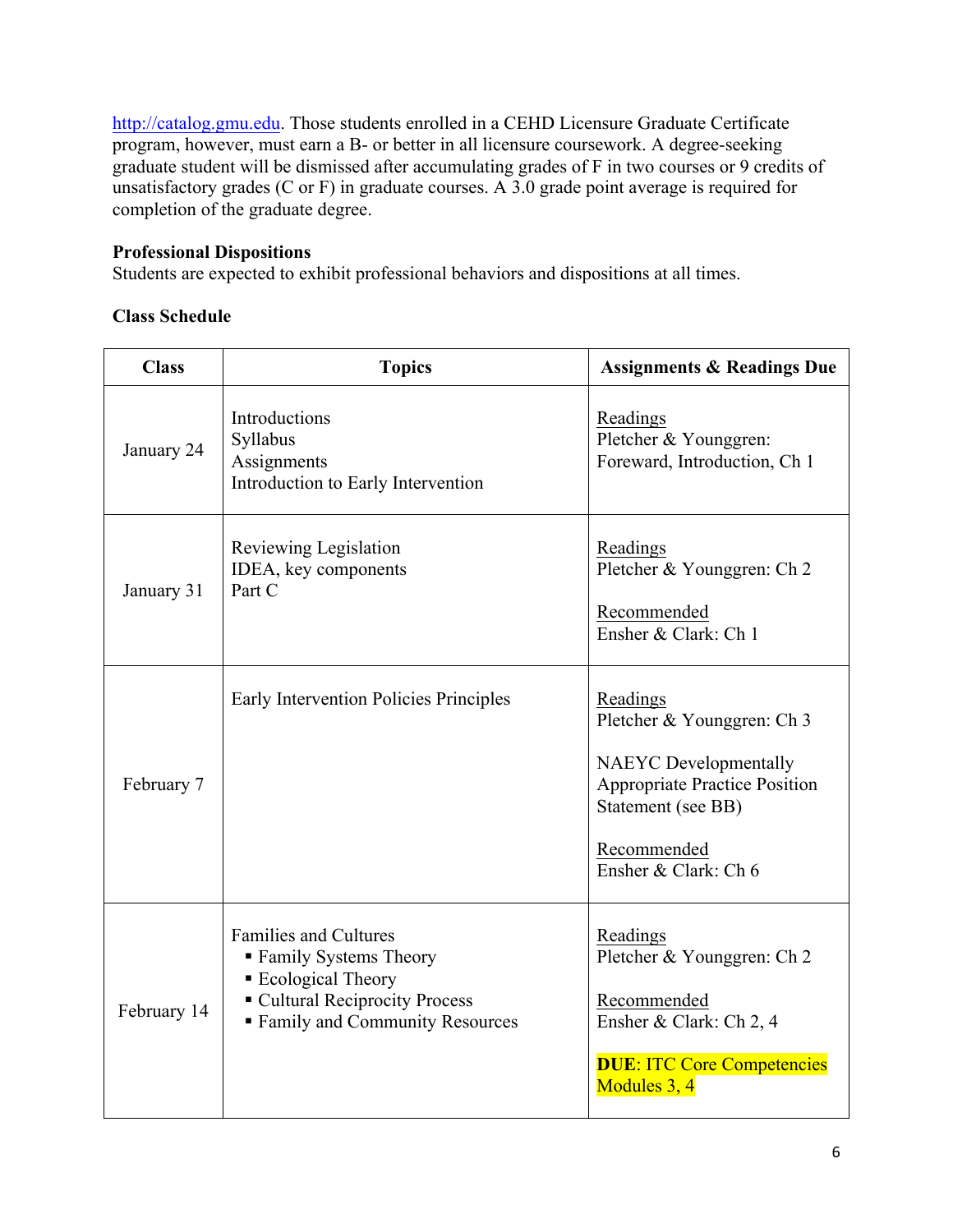| <b>Class</b> | <b>Topics</b>                                                                                                                                                                                                                                                                       | <b>Assignments &amp; Readings Due</b>                                                                                                                                                      |
|--------------|-------------------------------------------------------------------------------------------------------------------------------------------------------------------------------------------------------------------------------------------------------------------------------------|--------------------------------------------------------------------------------------------------------------------------------------------------------------------------------------------|
| February 21  | Early Intervention Process and Components                                                                                                                                                                                                                                           | Readings<br>Pletcher & Younggren: Ch 3<br>Recommended<br>Ensher & Clark: Ch 6                                                                                                              |
| February 28  | Referral and Intake<br>Gathering Information<br>• Observation<br>• Interview Techniques<br>Assessment and Evaluation<br>• Child Development Domains and<br>Assessment<br>Consultation and Collaboration in<br>Assessment<br>Eligibility<br><b>IFSP</b><br>$\blacksquare$ Components | Readings<br>Pletcher & Younggren: Ch 4, 5<br>Recommended<br>Ensher & Clark: Ch 3, 5<br><b>DUE: Infant Development</b><br>Resource<br>Readings<br>Pletcher & Younggren: Ch 6<br>Recommended |
| March 7      | ■ Functional Outcomes<br>• Short-term Goals<br>• Meaningful Learning Progressions<br>• Consultation and Collaboration with<br><b>Outcomes and Goals</b>                                                                                                                             | Ensher & Clark: Ch 13                                                                                                                                                                      |
| March 14     | No Class: Spring Break                                                                                                                                                                                                                                                              |                                                                                                                                                                                            |
| March 21     | Service Delivery<br>Home Visits<br>· Developmentally Appropriate Practices<br>· Structure and Flexibility<br>Katural Learning Environments<br>Consultation and Collaboration among<br><b>Service Providers</b><br>• Crises and the Home Visit                                       | Readings<br>Pletcher & Younggren: Ch 7<br>Recommended<br>Ensher & Clark: Ch 8<br><b>DUE: Research Paper</b>                                                                                |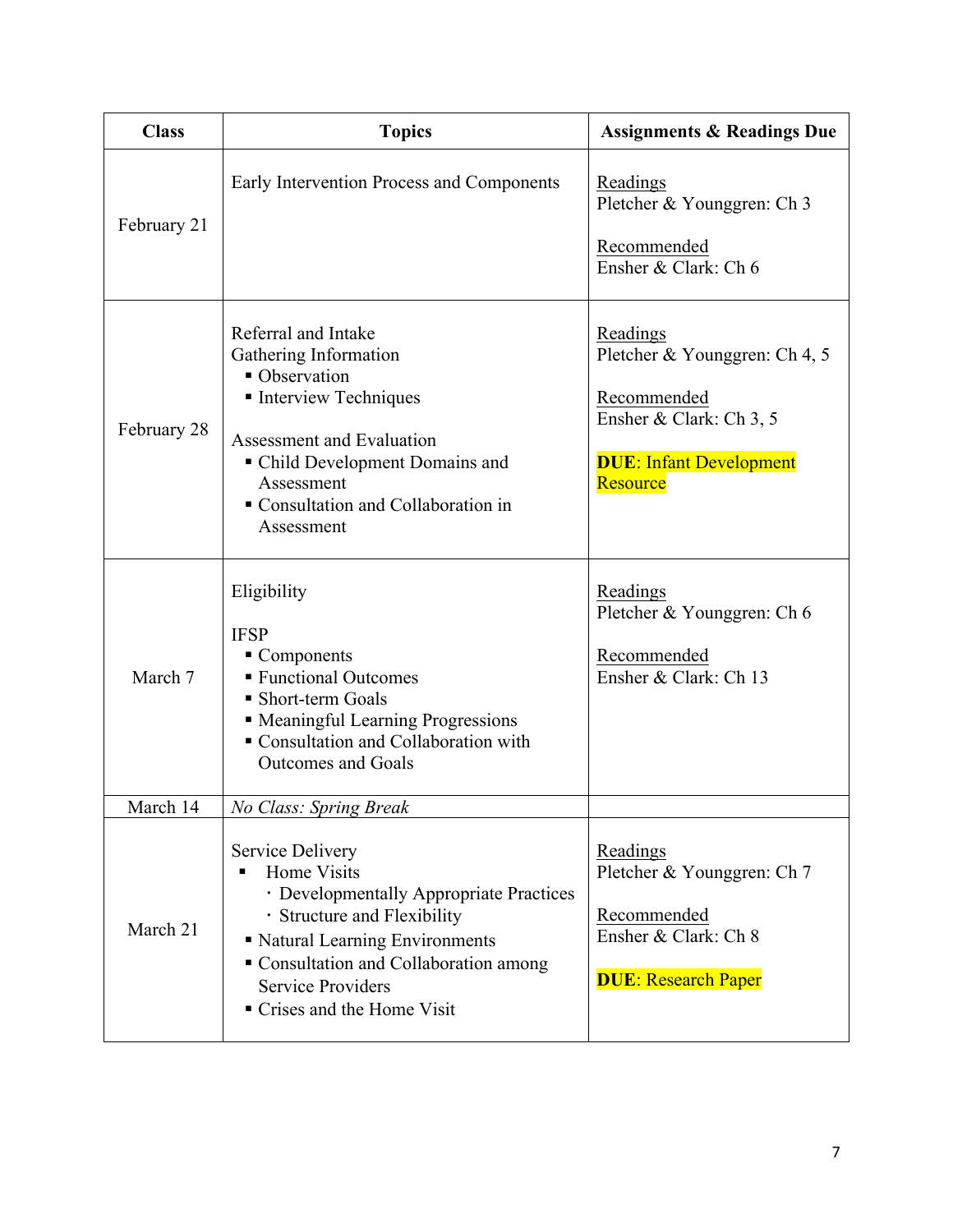| <b>Class</b> | <b>Topics</b>                                                                                                                                                                                                                                   | <b>Assignments &amp; Readings Due</b>                                             |
|--------------|-------------------------------------------------------------------------------------------------------------------------------------------------------------------------------------------------------------------------------------------------|-----------------------------------------------------------------------------------|
| March 28     | Service Delivery<br>Home Visits<br>• Developmentally Appropriate Practices<br>· Structure and Flexibility<br>• Natural Learning Environments<br>Consultation and Collaboration among<br><b>Service Providers</b><br>• Crises and the Home Visit | Readings<br>Pletcher & Younggren: Ch 7<br>Recommended<br>Ensher & Clark: Ch 8     |
| April 4      | <b>Inclusive Practices</b><br>Integration with Peers and Family<br>Community Resources<br>Consultation and Collaboration with ECE<br>and Child Care Programs                                                                                    | Readings<br>Odom et al (2011) Article (see<br>BB)                                 |
| April 11     | <b>Service Coordination</b><br>• Legislative Component<br><b>Family Needs</b><br>• Cultural Reciprocity                                                                                                                                         | Readings<br>Pletcher & Younggren: Ch 7<br>Recommended<br>Ensher & Clark: Ch 7, 14 |
| April 18     | Transition<br>■ Part C to Part B Service<br>• Interagency Coordination<br>$\blacksquare$ Indicator 7                                                                                                                                            | Readings<br>Pletcher & Younggren: Ch 8<br><b>DUE: IFSP Part 1</b>                 |
| April 25     | Key Issues in EI<br>Infant Mental Health<br>• Siblings<br>• Child Abuse and Neglect<br>■ Homelessness                                                                                                                                           | Readings<br><b>CSEFEL</b> article                                                 |
| May 2        | Systemic Issues Facing EI Today                                                                                                                                                                                                                 | Readings<br>Pletcher & Younggren: Ch 9, 10<br><b>DUE: IFSP Part 2</b>             |
| May 9        | No Class: Reading Day                                                                                                                                                                                                                           |                                                                                   |
| May 16       | No Class: Finals Week                                                                                                                                                                                                                           |                                                                                   |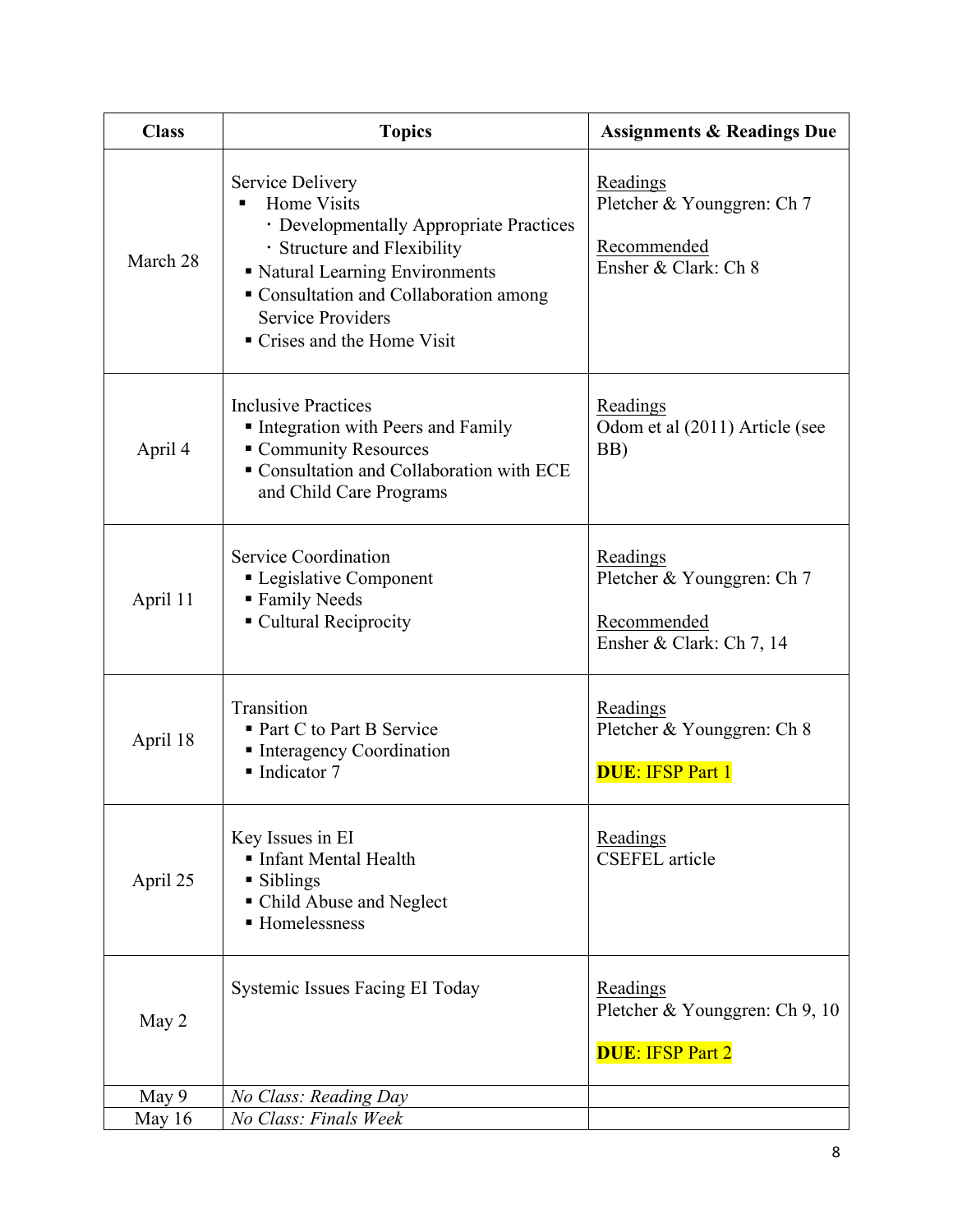Note: Faculty reserves the right to alter the schedule as necessary, with notification to students.

### **Core Values Commitment**

The College of Education and Human Development is committed to collaboration, ethical leadership, innovation, research-based practice, and social justice. Students are expected to adhere to these principles: http://cehd.gmu.edu/values/.

### **GMU Policies and Resources for Students**

*Policies*

- Students must adhere to the guidelines of the Mason Honor Code (see http://oai.gmu.edu/the-mason-honor-code/).
- Students must follow the university policy for Responsible Use of Computing (see http://universitypolicy.gmu.edu/policies/responsible-use-of-computing/).
- Students are responsible for the content of university communications sent to their Mason email account and are required to activate their account and check it regularly. All communication from the university, college, school, and program will be sent to students **solely** through their Mason email account.
- Students with disabilities who seek accommodations in a course must be registered with George Mason University Disability Services. Approved accommodations will begin at the time the written letter from Disability Services is received by the instructor (see http://ods.gmu.edu/).
- Students must follow the university policy stating that all sound emitting devices shall be silenced during class unless otherwise authorized by the instructor.

#### *Campus Resources*

- Support for submission of assignments to Tk20 should be directed to tk20help@gmu.edu or https://cehd.gmu.edu/aero/tk20. Questions or concerns regarding use of Blackboard should be directed to http://coursessupport.gmu.edu/.
- The Writing Center provides a variety of resources and services (e.g., tutoring, workshops, writing guides, handbooks) intended to support students as they work to construct and share knowledge through writing (see http://writingcenter.gmu.edu/).
- The Counseling and Psychological Services (CAPS) staff consists of professional counseling and clinical psychologists, social workers, and counselors who offer a wide range of services (e.g., individual and group counseling, workshops and outreach programs) to enhance students' personal experience and academic performance (see http://caps.gmu.edu/).
- The Student Support & Advocacy Center staff helps students develop and maintain healthy lifestyles through confidential one-on-one support as well as through interactive programs and resources. Some of the topics they address are healthy relationships, stress